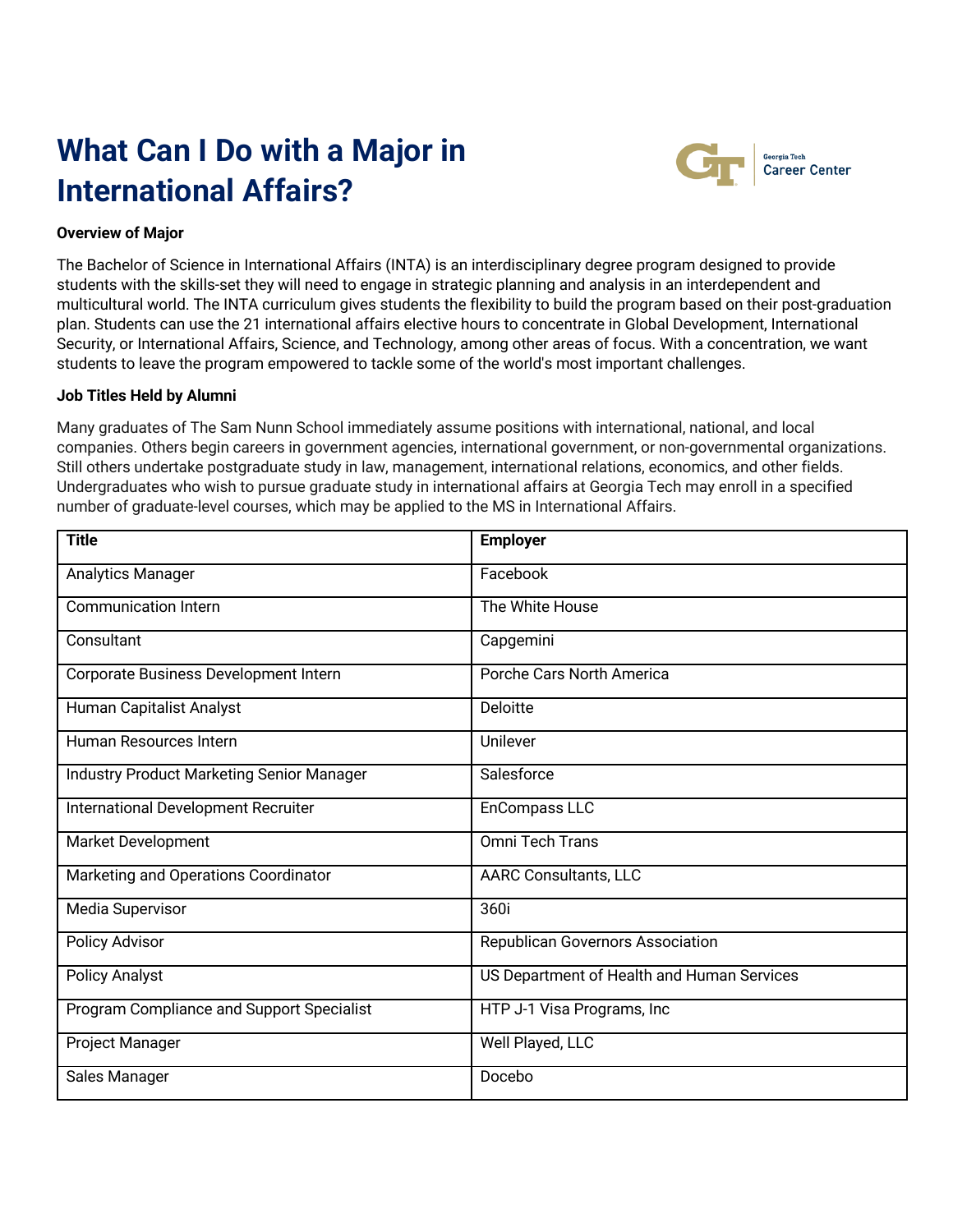| <b>Senior Economist</b>                | Zillow                       |
|----------------------------------------|------------------------------|
| Supply and Risk Analyst                | Gas South                    |
| U.S. Foreign Policy Research Associate | Council on Foreign Relations |
| <b>Valuation Analyst</b>               | <b>Adams Capital</b>         |

# **Common Career Areas**

| Area/Industry                   | <b>Paths</b>                      | <b>Employers</b>                             |
|---------------------------------|-----------------------------------|----------------------------------------------|
| Communications                  | Foreign News Correspondence       | Foreign News Agencies                        |
|                                 | <b>International Broadcasting</b> | <b>Television Networks</b>                   |
|                                 | Reporting                         | <b>Large Circulation Newspapers</b>          |
|                                 | Editorial/Column writing          | Wire services                                |
|                                 | Investigative Journalism          | <b>Trade Newspapers</b>                      |
|                                 |                                   | <b>Online Publishers</b>                     |
|                                 |                                   |                                              |
| <b>International Business</b>   | Management                        | <b>International Companies:</b>              |
|                                 | <b>Human Resources</b>            | Foreign firms operating in the U.S.          |
|                                 | <b>Labor Relations</b>            | U.S. firms operating in foreign<br>countries |
|                                 | <b>Banking and Finance</b>        | Domestic and Foreign Corporations            |
|                                 | Economics                         | <b>Multinational Service Firms</b>           |
|                                 | <b>International Development</b>  | <b>Global Small and Medium Enterprises</b>   |
|                                 | Product management                | Domestic and Foreign Financial Institutions  |
|                                 | <b>Supply Chain Management</b>    |                                              |
|                                 | <b>Healthcare Administration</b>  |                                              |
|                                 | Importing/Exporting               |                                              |
|                                 | <b>Customer Service</b>           |                                              |
|                                 | Consulting                        |                                              |
| <b>International Public Law</b> | Economic Law                      | <b>Federal Government</b>                    |
|                                 | Trade and Investment Law          | Agency                                       |
|                                 | <b>Commercial Arbitration</b>     | Law Firms with an International Practice     |
|                                 | <b>Criminal Law</b>               | <b>Overseas Law Firms</b>                    |
|                                 |                                   |                                              |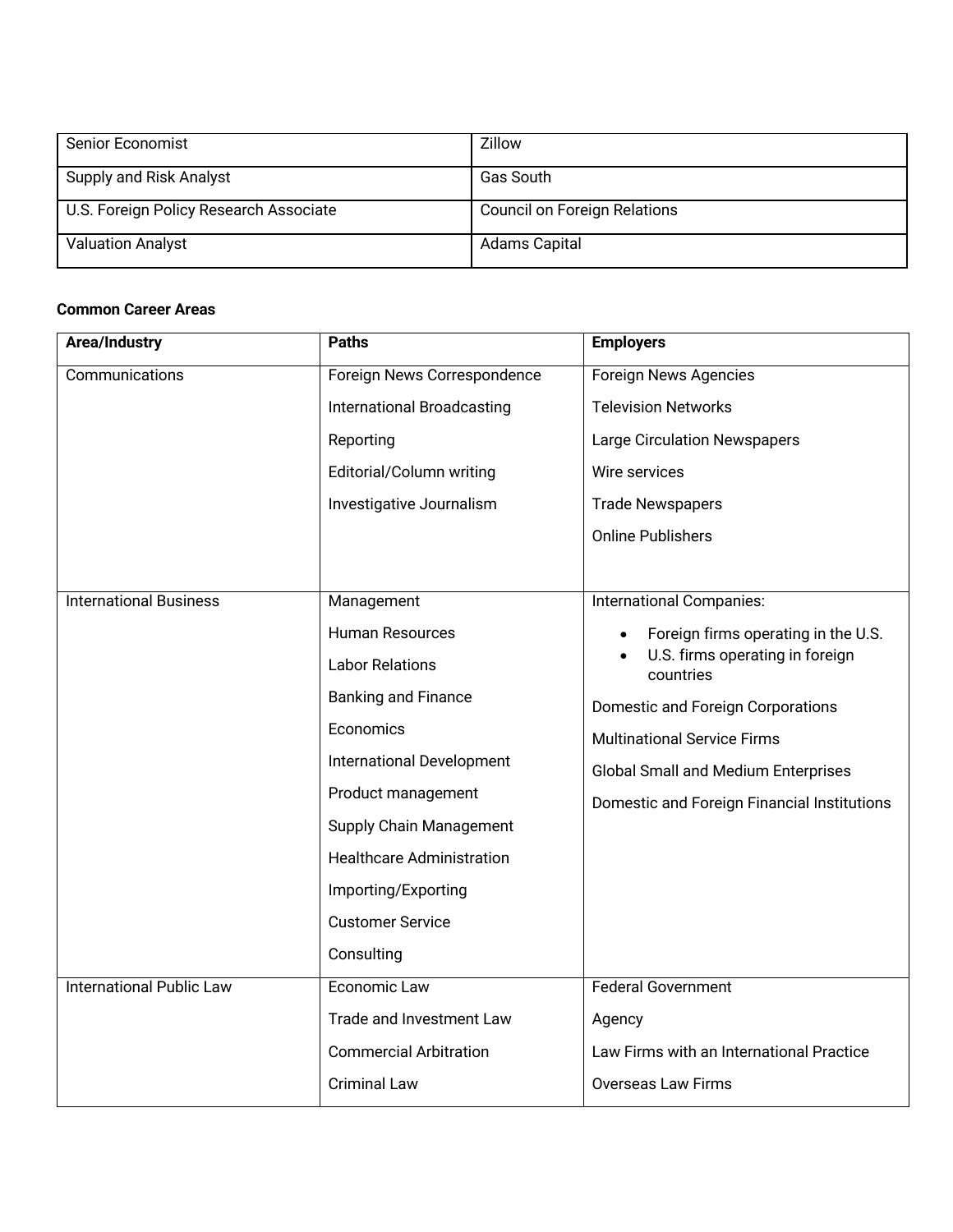|                                |                                                           | Corporations                                   |
|--------------------------------|-----------------------------------------------------------|------------------------------------------------|
|                                |                                                           | Non-Governmental Organizations                 |
|                                |                                                           | <b>Consulting Firms</b>                        |
| <b>International Relations</b> | Diplomacy                                                 | <b>United Nations</b>                          |
|                                | Peacekeeping                                              | <b>Relief Agencies</b>                         |
|                                | Foreign Affairs                                           | Religious Organizations                        |
|                                | Program Administration                                    | <b>Educational Institutions</b>                |
|                                | <b>Community Development</b>                              | <b>Consulting Firms</b>                        |
|                                | <b>Policy Making and Analysis</b>                         | <b>Research Institutes</b>                     |
|                                |                                                           | <b>Federal Government</b>                      |
| Law                            | Law assistance                                            | Law Firms                                      |
|                                | Prosecution                                               | <b>State and Local Government</b>              |
|                                | Defense                                                   | Corporations                                   |
|                                | Contractual                                               | <b>Public Interest Organizations</b>           |
|                                | Corporate                                                 |                                                |
|                                | Non-Profit or Public Interest                             |                                                |
|                                |                                                           |                                                |
| <b>Social Services</b>         | <b>Human Services Provision</b>                           | <b>United Nations</b>                          |
|                                | <b>Public Health</b>                                      | <b>Federal Government</b>                      |
|                                | Disaster/Disease Relief                                   | Private Voluntary Organizations                |
|                                | Economic Development                                      | <b>Humanitarian Services</b>                   |
|                                | <b>Community Development</b>                              | Religious Organizations                        |
|                                |                                                           | <b>Relief Agencies</b>                         |
|                                |                                                           |                                                |
| Travel and Tourism             | <b>International Airline Services</b>                     | Tour and Excursion Companies                   |
|                                | <b>Booking and Reservations</b>                           | <b>Travel Agencies</b>                         |
|                                | <b>Travel Services/Guidance</b>                           | Lodging: Hotels/Motels, Resorts,<br>Timeshares |
|                                | Ecotourism                                                | <b>Property Management Companies</b>           |
|                                | <b>Convention and Visitors' Bureaus</b><br>Transportation | Airlines/Airports                              |
|                                |                                                           | <b>Cruise Lines</b>                            |
|                                |                                                           |                                                |